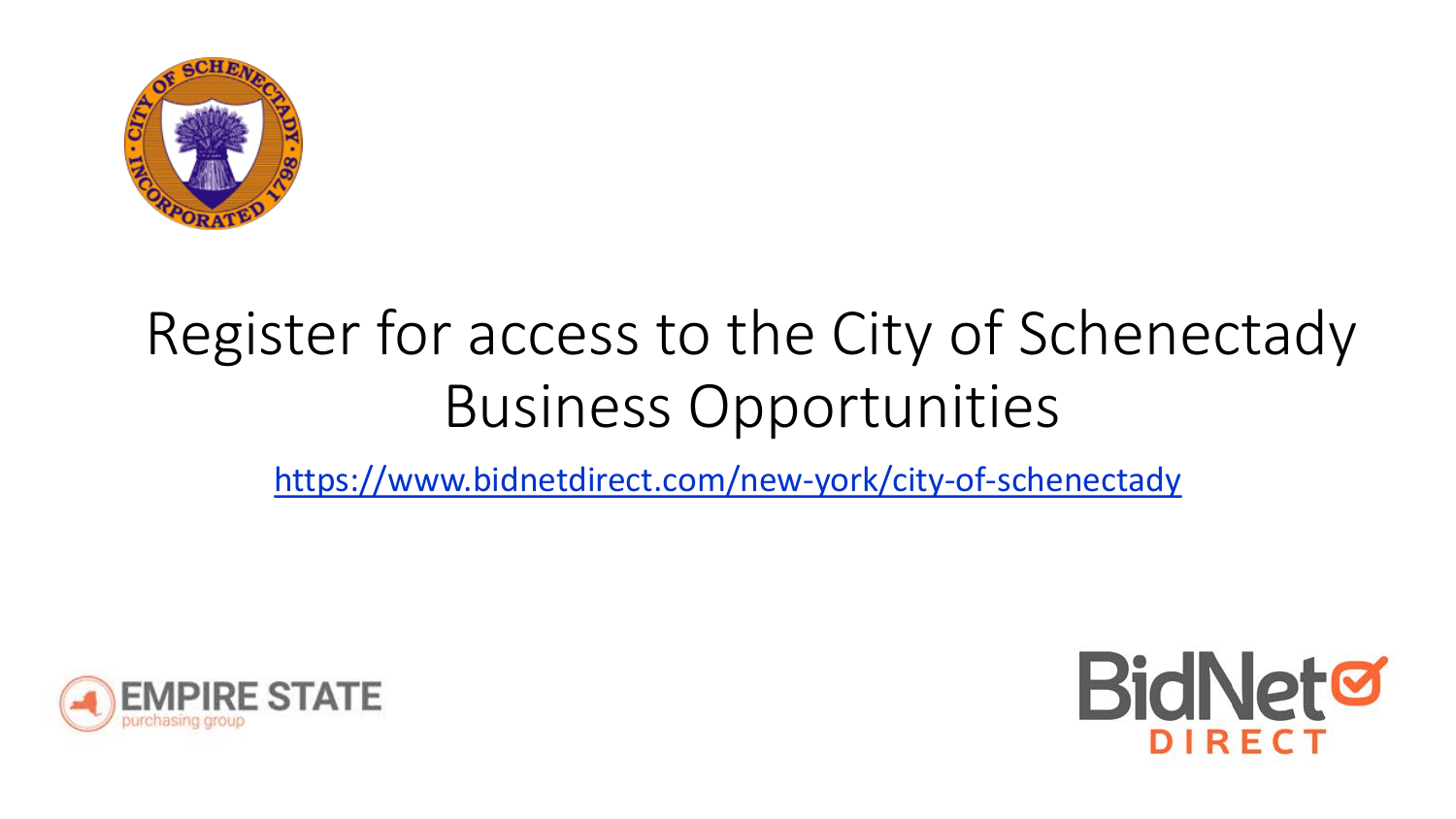

- In addition to having access to the City of Schenectady solicitations, by registering you will have:
	- Access to over 260 local and state government agencies located throughout New York
	- Ability to respond electronically to bid opportunities issued by all participating agencies
	- Ability to receive email alerts of new solicitations and amendments (small subscription fee required)
	- Ability to market your company through the Advertising Profile option



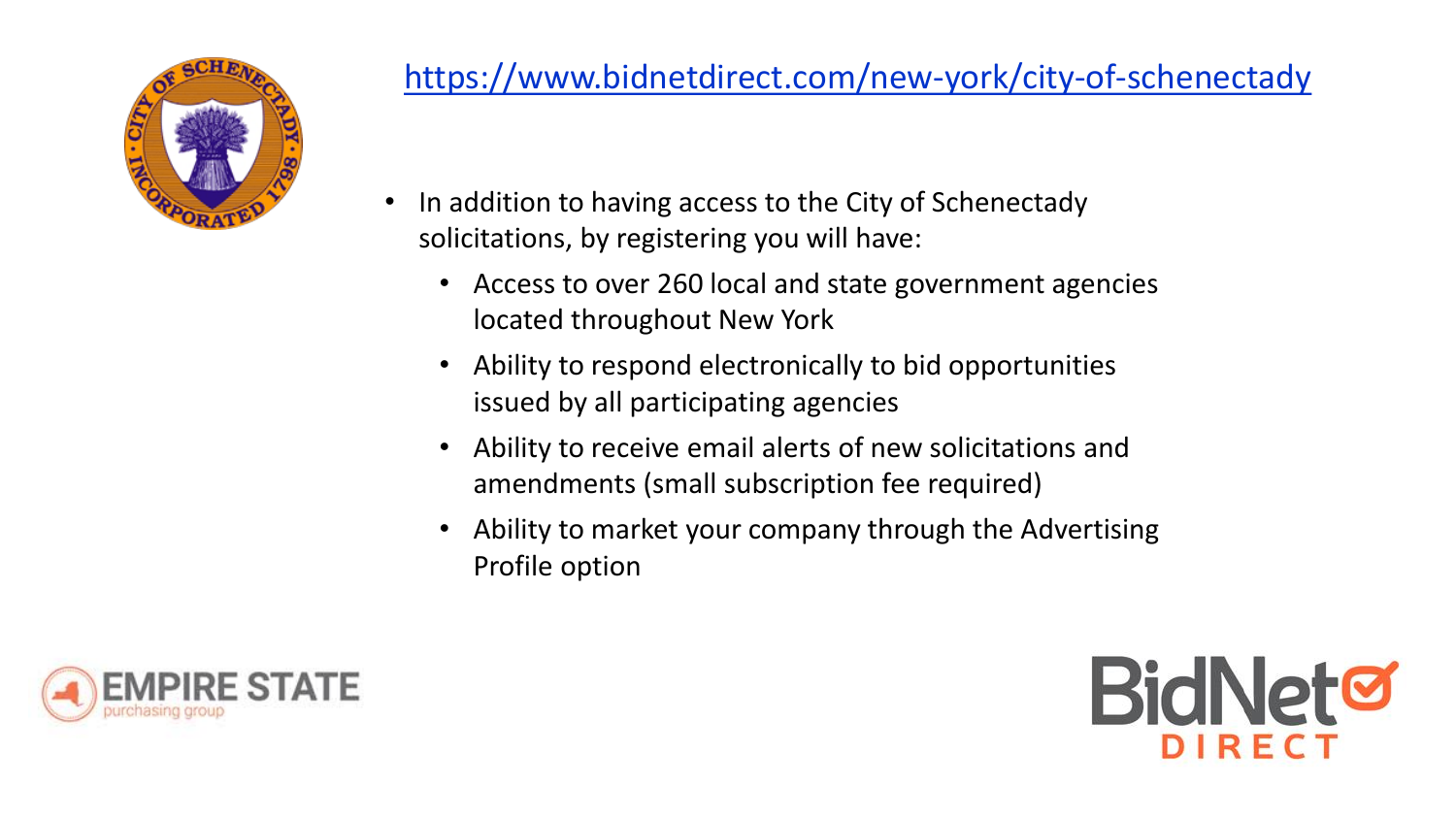## Registration

- Enter your Company information including:
	- Address
	- Company Name
- Enter your main user information including:
	- Email address
	- Username/Password

| <b>BidNet</b> ଙ                                                                                                          |                                      |                                |  |
|--------------------------------------------------------------------------------------------------------------------------|--------------------------------------|--------------------------------|--|
| Registration                                                                                                             |                                      |                                |  |
|                                                                                                                          |                                      |                                |  |
| 2- Identification<br>1- Subscription                                                                                     | 3- Payment<br><b>4- Confirmation</b> |                                |  |
| Organization Information                                                                                                 |                                      |                                |  |
| Organization Name*                                                                                                       | <b>Example Construction Services</b> |                                |  |
| Address*                                                                                                                 | 123 Rose Heights                     |                                |  |
| City*                                                                                                                    | Albany                               |                                |  |
| Country*                                                                                                                 | <b>United States</b>                 |                                |  |
| State/Province*                                                                                                          | <b>New York</b>                      | ◡                              |  |
| Zip/Postal Code*                                                                                                         | 12205                                |                                |  |
| <b>Contact Information</b>                                                                                               |                                      |                                |  |
| Job Title                                                                                                                | Manager                              |                                |  |
| First Name*                                                                                                              | Initial<br>Nap                       |                                |  |
| Last Name*                                                                                                               | Fortich                              |                                |  |
| Phone*                                                                                                                   | ext.<br>518-123-4567                 |                                |  |
| Email*                                                                                                                   | nfort9577@gmail.com                  |                                |  |
| Email Confirmation*                                                                                                      | nfort9577@gmail.com                  |                                |  |
| Time Zone*                                                                                                               | Eastern (US & Canada)<br>◡           |                                |  |
| <b>Login Credentials</b>                                                                                                 |                                      |                                |  |
| Desired Username*                                                                                                        | nfort9577@gmail.com                  |                                |  |
| Desired Password*                                                                                                        | <br>œ                                |                                |  |
| Password Confirmation*                                                                                                   |                                      |                                |  |
| <b>Terms and Conditions</b>                                                                                              |                                      |                                |  |
| a I agree to the Terms & Conditions stated herein.<br>I am an authorized representative of the above-named organization. |                                      |                                |  |
|                                                                                                                          |                                      | <b>PREVIOUS</b><br><b>NEXT</b> |  |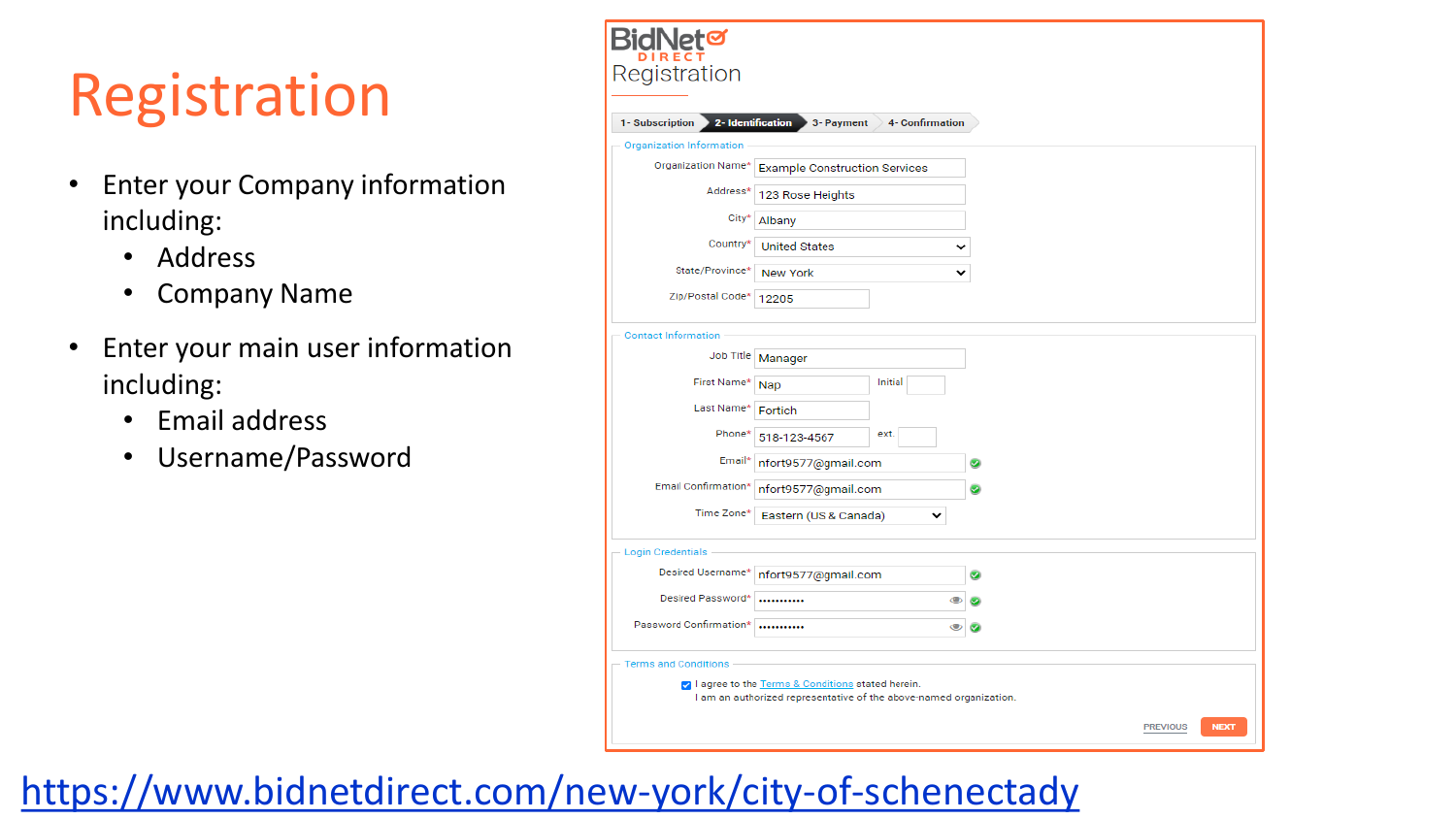## Select Package

- Select the package that makes the most sense for your company
- For automatic e-mail notification of matching bid opportunities from all 250+ member agencies, select the *Purchasing Groups* or *Statewide Bids* option (subscription fee required)
- Limited Access provides access to all bid information, however, you are not notified when you match with new information as it is published. Vendors can view, search, download and respond electronically to solicitations at no cost.

#### Registration 2- Identification 3- Payment 4- Confirmation Select a plan for each state **MAXIMUM BID OPPORTUNITIES Purchasing Groups Statewide Bids Limited Access**  $$33$  / month  $\mathbf{S9}$  / month  $\mathsf{S}0$ (billed annually) (billed annually) Discount for 3+ groups Discount for 3+ states Access Bids from Purchasing Group Agencies ✔ ✔ ✓ Receive matching bid & addenda notifications  $\mathcal{M}$ ✔ ✓ ✔  $\mathbb{R}^2$ ✓ Filter bids through advanced search  $\mathbb{R}^2$  $\checkmark$ ✔ Access a dashboard of your bid history  $\mathbb{R}^2$ ✓ ✓ Receive expiring term contract opportunities  $20<sup>2</sup>$ ✓ Access more bids through the entire State × Filter statewide bids through advanced search ×  $20<sup>2</sup>$ ✓ ✓ Receive notice of additional State & Local bids ×  $2\mathcal{E}$ **GROUPS** 230 agencies 943 agencies **3** Empire State Purchasing Group **SELECT SELECT** SELECTED + Add More Groups •  $$396$  \$33 / month • \$672 \$28 / month **TOTAL** Taxes may apply for one year for two years **NEXT**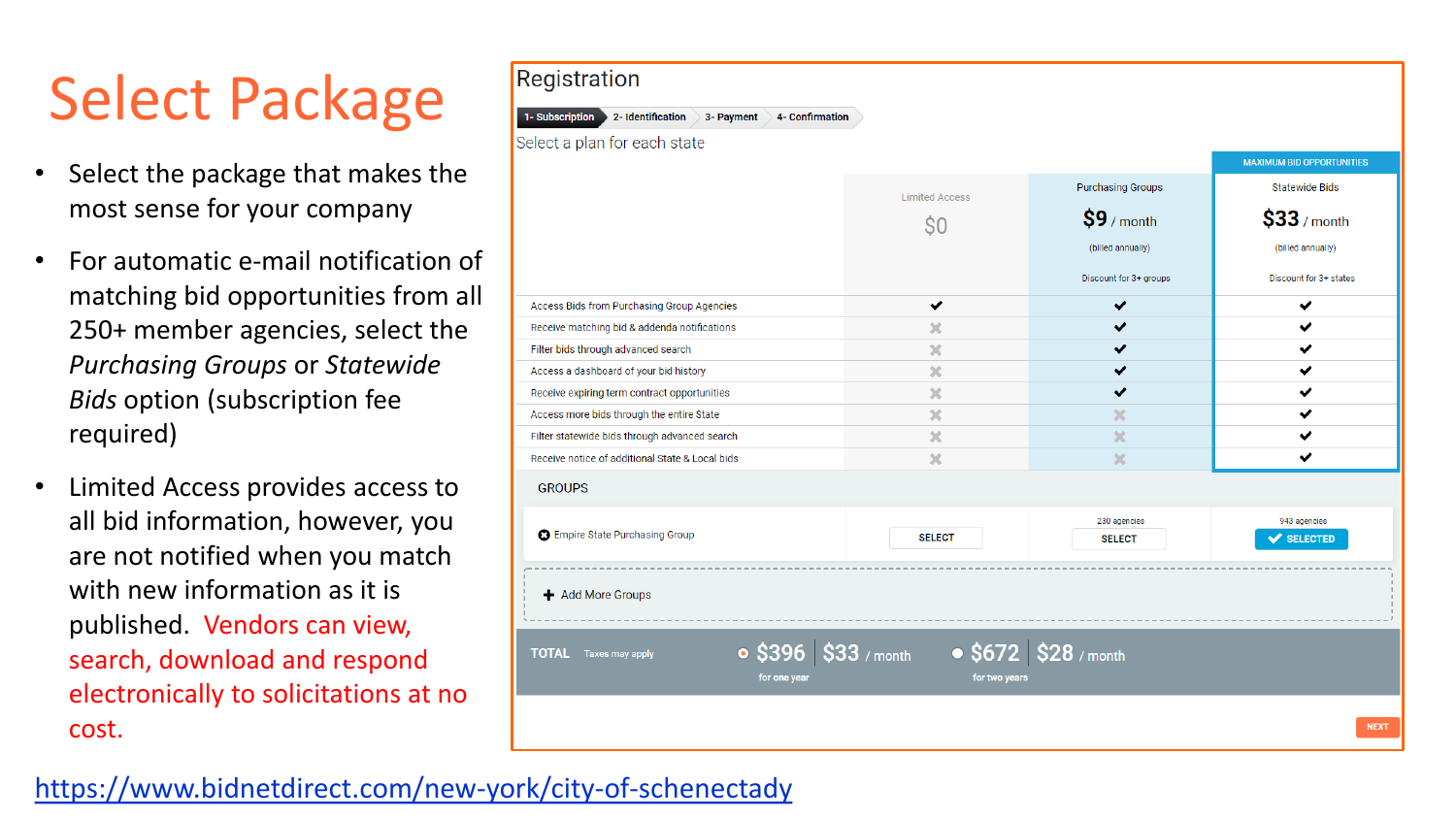## Optional Advertising Profile

- An option is available to add your logo, product sell-sheets, catalogues, etc. to your company profile
- You can add this to your profile or select "Not Now"

#### Registration **Enhanced Advertising Profile Tip:** 1- Subscription 2- Identification 3- Payment 4- Confirmation Add a video of your product or services to be viewed by our participating government buyers! Stand Out from the Competition **P YOUR COMPANY HERE** V 1234 S. Main St Your City, Michigan, 12345 Your Company Logo **United States** YOUR NAME HERE Let buyers know what sets YOU apart! In addition to receiving bid opportunities from government buyers, stand out from your competition 123-456-7890 with the Enhanced Advertising Profile. Stand out from your competition ompany Product Sheet.pdf Advertise your company's brand, product & services Company Certification.pdf Showcase your sell-sheets & one-pagers List your company & offering details Catch the eye of more buyers **Company Description** Get the Enhanced Advertising Profile & get the competitive advantage. Your Company Snapshot shown to Government Buyers. **Products & Services Highlights** Highlight your Products & Services to show to Government<br>Buvers. **Key Customers** • Not Now • Add to Profile: \$49.95 Your Key Government Contracts \* Taxes may appl **NEXT PREVIOUS**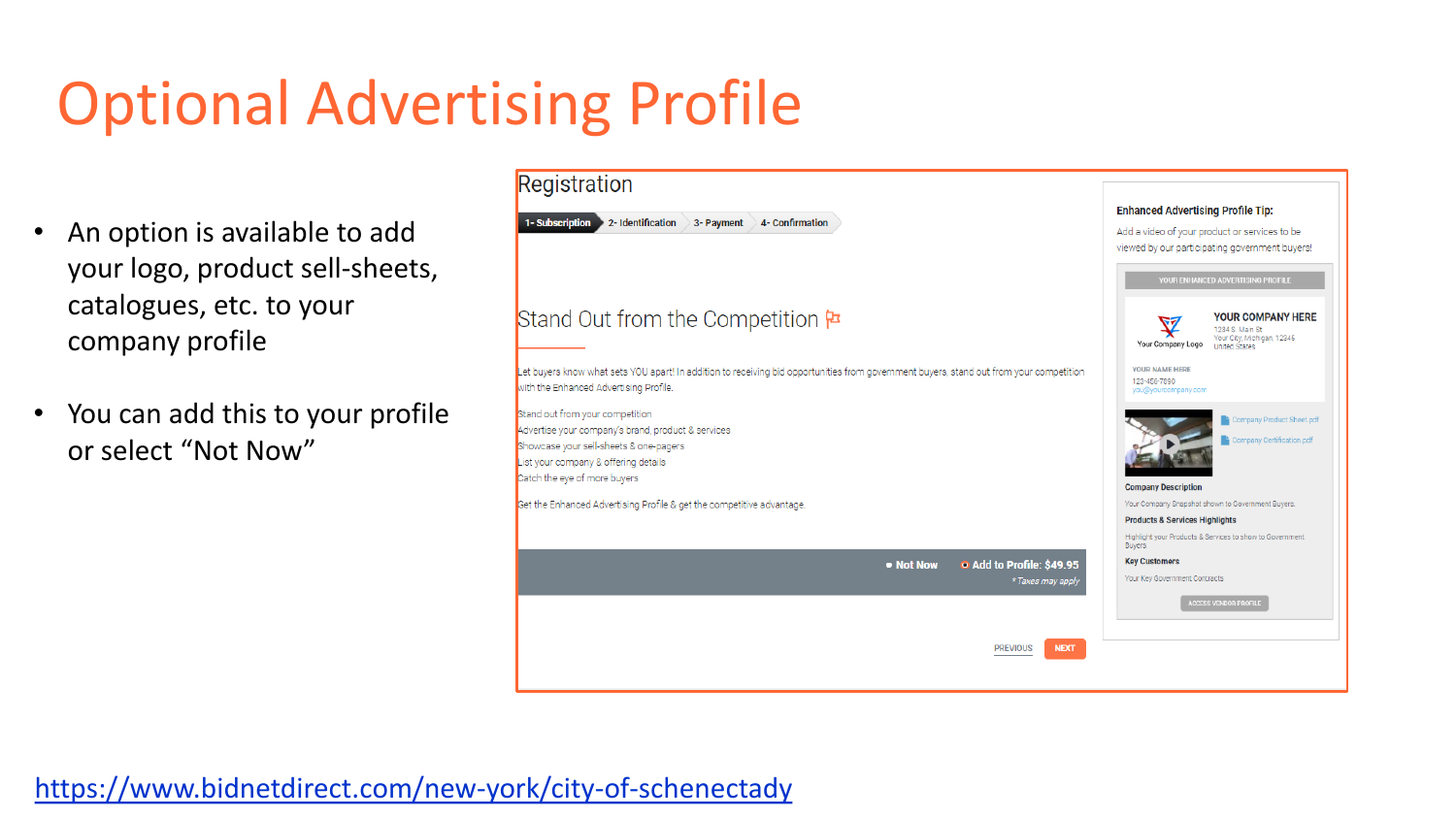## Complete & Verify Email

- A summary of the registration options you selected will be displayed
- If any paid registration options were selected, you will be prompted to enter your credit card information
- CHECK YOUR EMAIL to complete the registration process & verify your email address

|                                                                                                                                                                                                          |                                                                                                         |                     | Check your email to complete your registration                                                                                                                                                                                                                                                                                                                                                                               |  |
|----------------------------------------------------------------------------------------------------------------------------------------------------------------------------------------------------------|---------------------------------------------------------------------------------------------------------|---------------------|------------------------------------------------------------------------------------------------------------------------------------------------------------------------------------------------------------------------------------------------------------------------------------------------------------------------------------------------------------------------------------------------------------------------------|--|
| <b>BidNet@</b><br>Registration                                                                                                                                                                           |                                                                                                         |                     | You will receive an email & need to click a link to activate your account.<br>Should you not receive this email within minutes, or if you need assistance, please call BidNet Direct's Support Department at<br>800-835-4603. We provide technical support for this online bidding system and are available Monday-Friday from 8:00 am to 8:00 pm<br><b>EST</b>                                                              |  |
| 1- Subscription<br><b>Subscription Details</b><br>Please review the following registration details and enter your credit ca<br>This information will be used to process the charges below. It will be se | 2- Identification 3- Payment 4- Confirmat<br>Subscription Type One Year Subscription: (06/25/2020 to 06 |                     | Kind Regards,<br><b>BidNet Direct Support Department</b><br>support@bidnet.com                                                                                                                                                                                                                                                                                                                                               |  |
| <b>Transaction Details</b><br>The following charges will be placed against your credit card immediately.<br>Empire State Statewide Notification (\$29/month)                                             |                                                                                                         |                     | S348.00                                                                                                                                                                                                                                                                                                                                                                                                                      |  |
| Enhanced Advertising Profile                                                                                                                                                                             |                                                                                                         |                     | S49.95                                                                                                                                                                                                                                                                                                                                                                                                                       |  |
| Sales Tax                                                                                                                                                                                                |                                                                                                         |                     | S31.84                                                                                                                                                                                                                                                                                                                                                                                                                       |  |
| Total<br>cancellation goes into effect at the start of your next billing cycle.                                                                                                                          |                                                                                                         |                     | \$429.79<br>Prices are in US Dollars. All fees are non-refundable. Your subscription will renew automatically every year. Your next payment \$397.95 US Dollars (plus applicable taxes) for the following year will be<br>due on 06/25/2021 and yearly thereafter. We will place these charges against your credit card on file on that date unless you cancel your subscription beforehand. You may cancel at any time, but |  |
| <b>Credit Card Information</b>                                                                                                                                                                           |                                                                                                         |                     |                                                                                                                                                                                                                                                                                                                                                                                                                              |  |
| Credit Card Type*                                                                                                                                                                                        | $\check{~}$                                                                                             | <b>VISA CO AMEX</b> |                                                                                                                                                                                                                                                                                                                                                                                                                              |  |
| Card Number*                                                                                                                                                                                             |                                                                                                         |                     |                                                                                                                                                                                                                                                                                                                                                                                                                              |  |
| Expiration Date*                                                                                                                                                                                         | $-Month -$                                                                                              | $\vee$ - Year -     | $\checkmark$                                                                                                                                                                                                                                                                                                                                                                                                                 |  |
| Card Holder's Name*                                                                                                                                                                                      |                                                                                                         |                     |                                                                                                                                                                                                                                                                                                                                                                                                                              |  |
| Security Code*                                                                                                                                                                                           | $\bullet$                                                                                               |                     |                                                                                                                                                                                                                                                                                                                                                                                                                              |  |

PREVIOUS

2- Identification 3- Payment 4- Confirmation

Registration

**Registration Confirmation** 

1- Subscription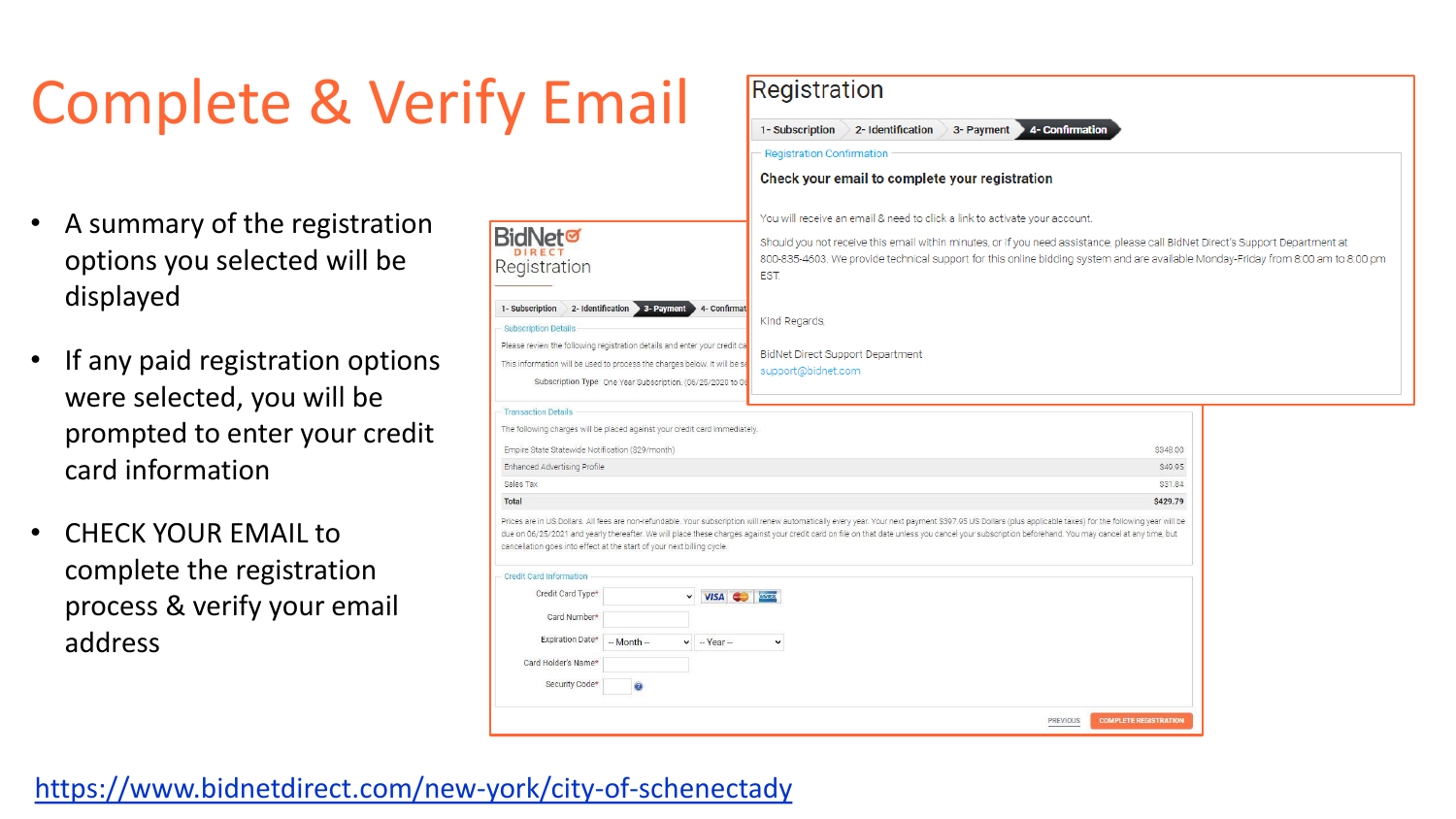# Follow Link to Activate Account

- CHECK YOUR EMAIL to complete the registration process & verify your email address
- Click on the link and login using the username and password you entered

|                                                                                         | ACCOUNT ACTIVATION                                                                                |  |
|-----------------------------------------------------------------------------------------|---------------------------------------------------------------------------------------------------|--|
|                                                                                         | <b>Activation</b>                                                                                 |  |
|                                                                                         | Please enter the username and password you chose during your registration in order to activate    |  |
|                                                                                         | your account.                                                                                     |  |
|                                                                                         | <b>Username</b>                                                                                   |  |
| <b>BidNet</b>                                                                           | <b>Password</b>                                                                                   |  |
| DIRECT                                                                                  |                                                                                                   |  |
|                                                                                         | <b>LOGIN</b>                                                                                      |  |
|                                                                                         | <b>Need Help?</b>                                                                                 |  |
|                                                                                         | The BidNet Direct's Support Department is available Monday-Friday from 8:00 am to 8:00 pm<br>EST. |  |
| Nap Fortich,                                                                            |                                                                                                   |  |
|                                                                                         | 2800-835-4603                                                                                     |  |
| Thank you for registering on BidNet Direct.                                             | support@bidnet.com                                                                                |  |
| Please note that you must activate your account using the link below to finalize your   |                                                                                                   |  |
| registration:                                                                           |                                                                                                   |  |
| BidNet Direct - Example Construction Services Account Activation                        |                                                                                                   |  |
|                                                                                         |                                                                                                   |  |
| Upon logging into BidNet Direct for the first time, we recommend that you verify and    |                                                                                                   |  |
| complete your organization and contact information under the "My Account" section.      |                                                                                                   |  |
|                                                                                         |                                                                                                   |  |
| If you need assistance, please call BidNet Direct's Support Department at 800-835-4603. |                                                                                                   |  |
| Service hours are Monday-Friday from 8:00 am to 8:00 pm EST.                            |                                                                                                   |  |
|                                                                                         |                                                                                                   |  |
| Kind Regards,                                                                           |                                                                                                   |  |
| <b>BidNet Direct Support Department</b>                                                 |                                                                                                   |  |
|                                                                                         |                                                                                                   |  |
| support@bidnet.com                                                                      |                                                                                                   |  |
|                                                                                         |                                                                                                   |  |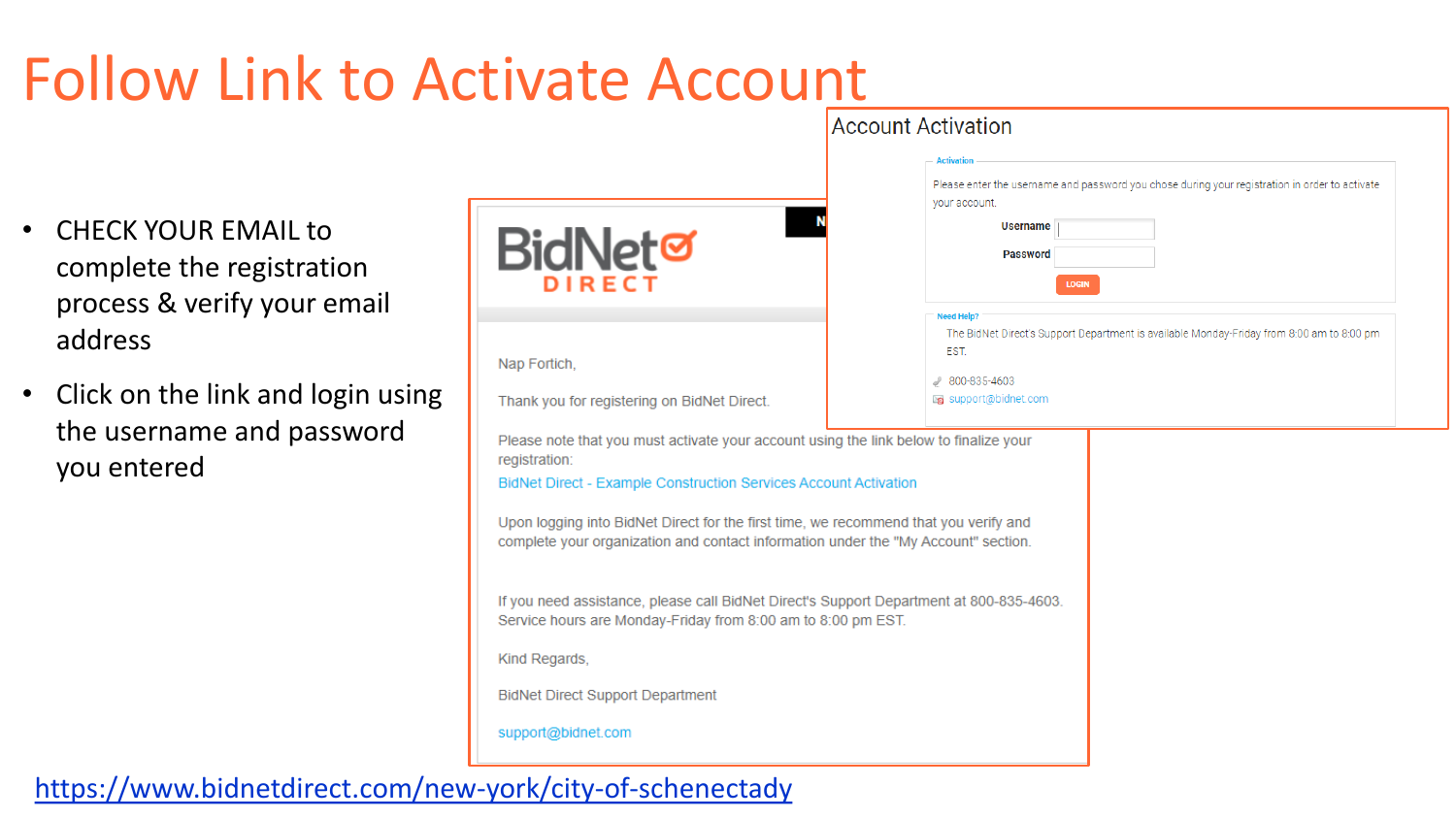### Category Code Selection

- Upon your initial login, you will be asked to select the category codes of the products or services your company offers
- Search by keyword & select all the codes that apply
- This information is used:
	- For automatic email notifications when you match with new solicitations
	- In your company profile for buyers to search & find by product/service requirements
	- For any "invitation" to bid manually requested by buyers

| <b>ccount Activation</b> |                                                                                                                                                        |               |
|--------------------------|--------------------------------------------------------------------------------------------------------------------------------------------------------|---------------|
| 1 - Category Selection   | 2 - Additional Information<br>3 - Confirmation                                                                                                         |               |
|                          | hanks for registering! Now that your account is all set up, select your categories to find matching bids!                                              |               |
| <b>NIGP CATEGORIES</b>   |                                                                                                                                                        | 3 Selected    |
| Categories Selected (3)  |                                                                                                                                                        |               |
|                          |                                                                                                                                                        | Clear All     |
| 91800                    | <b>CONSULTING SERVICES</b>                                                                                                                             | 6             |
| 91819                    | Buildings, Structures and Components<br>Consulting<br>Buildings, Structures and Components                                                             | 60            |
| 91832                    | Consulting<br>Consulting Services (Not Otherwise Classified)<br>Consulting Services (Not Otherwise Classified)                                         | 60            |
| <b>CATEGORIES</b>        | consult                                                                                                                                                | $\alpha$<br>❸ |
| $\Psi$ 905               | AIRCRAFT AND AIRPORT OPERATIONS SERVICES                                                                                                               | 스             |
| $\Box$ 90528             | Aviation Analytical Studies Including Surveys (See 918-12 for Consulting)<br>Aviation Analytical Studies Including Surveys (See 918-12 for Consulting) |               |
| 7911                     | CONSTRUCTION AND UTILITIES, HIGHER EDUCATION                                                                                                           |               |
| □ 91158                  | C.I.P., Special <b>Consultants</b><br>C.I.P., Special <b>Consultants</b>                                                                               |               |
| $\sqrt{918}$             | <b>CONSULTING</b> SERVICES                                                                                                                             |               |
| ◘ 91800                  | <b>CONSULTING</b> SERVICES                                                                                                                             | ▼             |

This copy of the NIGP Code is the property of the National Institute of Governmental Purchasing, Inc. (NIGP), is displayed and used by BidNet under license from Periscope Holdings, Inc. (the authorized sub-licensor of NIGP), and is protected under the copyright laws of the United States. It may not be copied or used (in whole or part) by any party unless such party is authorized to do so under the terms of a written license agreement entered into with NIGP or its authorized subicensors expressly authorizing such party to use the NIGP Code. Unauthorized copying or use is prohibited. Dated: January 2016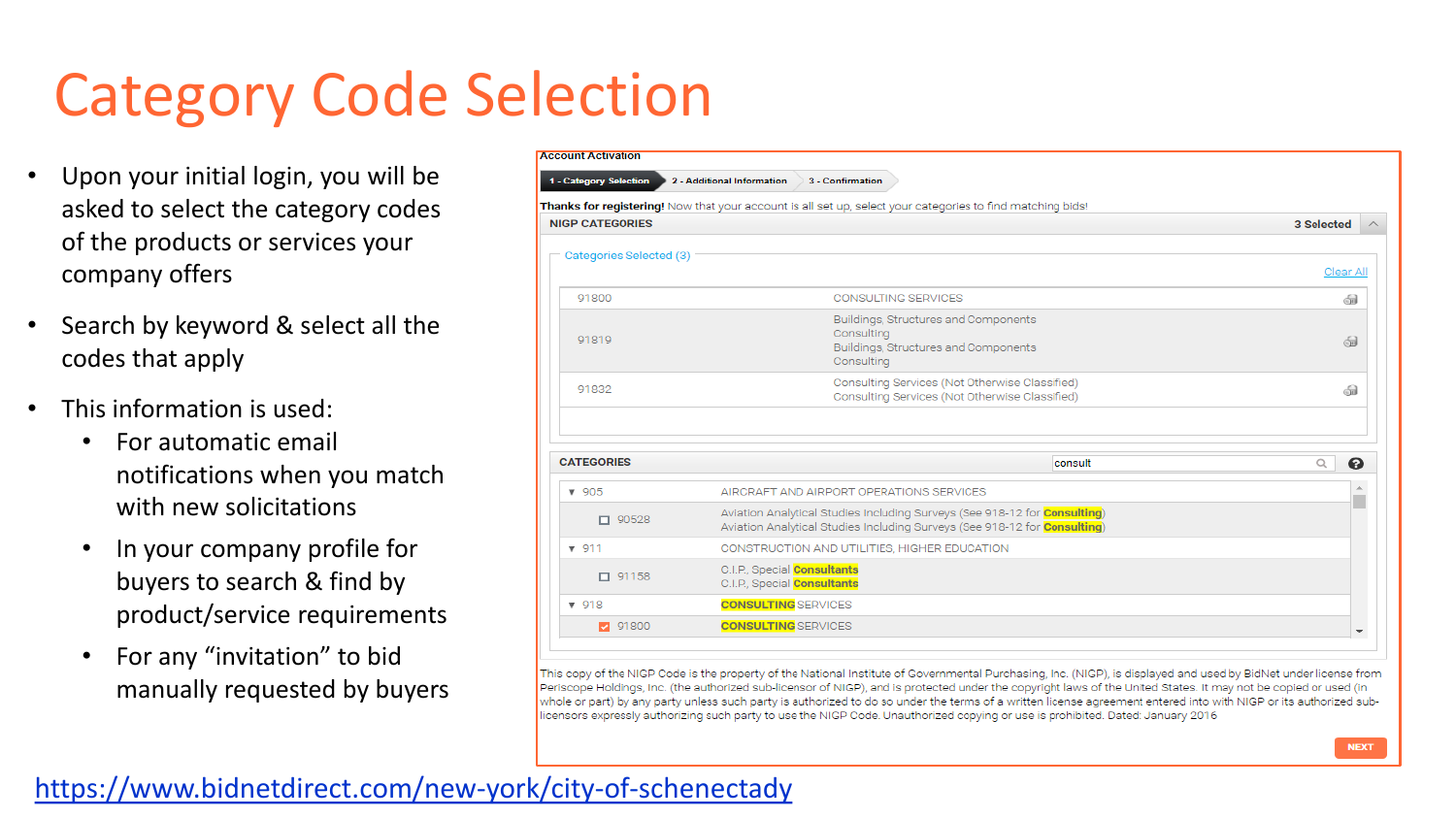### Additional Information

- Additional information such as your type of business structure, and any DBE or other certification will be asked
- You may also upload your W-9 form directly to your company profile (agencies prefer this)
- This information is used:
	- In your company profile for buyers to search & find by product/service requirements
	- For any "invitation" to bid manually requested by buyers

| <b>Account Activation</b><br>2 - Additional Information<br>1 - Category Selection<br>3 - Confirmation                                                                                                                                                                                                                                                                                             |                                                                                                                                                                                                                                                                                                                                 |                                    |
|---------------------------------------------------------------------------------------------------------------------------------------------------------------------------------------------------------------------------------------------------------------------------------------------------------------------------------------------------------------------------------------------------|---------------------------------------------------------------------------------------------------------------------------------------------------------------------------------------------------------------------------------------------------------------------------------------------------------------------------------|------------------------------------|
| Business Structure <sup>*</sup> □ Public Corporation<br>$\Box$ Private Corporation<br>$\Box$ Partnership<br>LLC or LLP<br>□ Individual/Independent Contractor/Sole Proprietor<br>$\Box$ Joint Venture<br>$\Box$ Non-Profit Organization<br>$\Box$ Government Agency<br>$\Box$ Organization exempt under Sec 501 (a)<br>$\Box$ Other<br>Business Type <b>Small</b>                                 | Empire State Purchasing Group - Additional Information<br>Is your company a $\bullet$ Yes<br>registered minority with $\Box$ No<br><b>Empire State</b><br>Development's Division of<br>Minority and Women's<br><b>Business Development</b><br>with the State of New<br>York?*                                                   |                                    |
| $\Box$ Large<br>Minority Owned<br>$\Box$ Woman Owned<br>$\Box$ Veteran Owned<br>$\Box$ Disabled<br>$\Box$ Disadvantaged<br>$\Box$ Service Disabled<br>$\Box$ Historically Underutilized Business (located in a HUB Zone)<br>$\Box$ Historically Underutilized Business (not located in a HUB Zo<br>□ Historically Black College or University<br>$\Box$ Other<br>Owner Ethnicity $\Box$ Caucasian | Is your company <sup>O</sup> Yes<br>registered as a federal DBE O No<br>with any of the following?<br>New York State<br>Department of<br>Transportation,<br>Metropolitan<br><b>Transportation Authority,</b><br>Port Authority of NY and<br>NJ, Niagara Frontier<br><b>Transportation Authority,</b><br>New York State Economic |                                    |
| $\Box$ Hispanic<br>Asian/Asian Pacific<br>$\Box$ Sub-Continent Asian (Asian Indian)<br>African American/Black<br>$\Box$ Native American<br>$\Box$ Other                                                                                                                                                                                                                                           | Development*                                                                                                                                                                                                                                                                                                                    | <b>PREVIOUS</b><br><b>ACTIVATE</b> |
| Number of Employees* 51 to 250<br>$\checkmark$<br>Established Since* 2005<br>W-9 Upload W-9 form                                                                                                                                                                                                                                                                                                  |                                                                                                                                                                                                                                                                                                                                 |                                    |